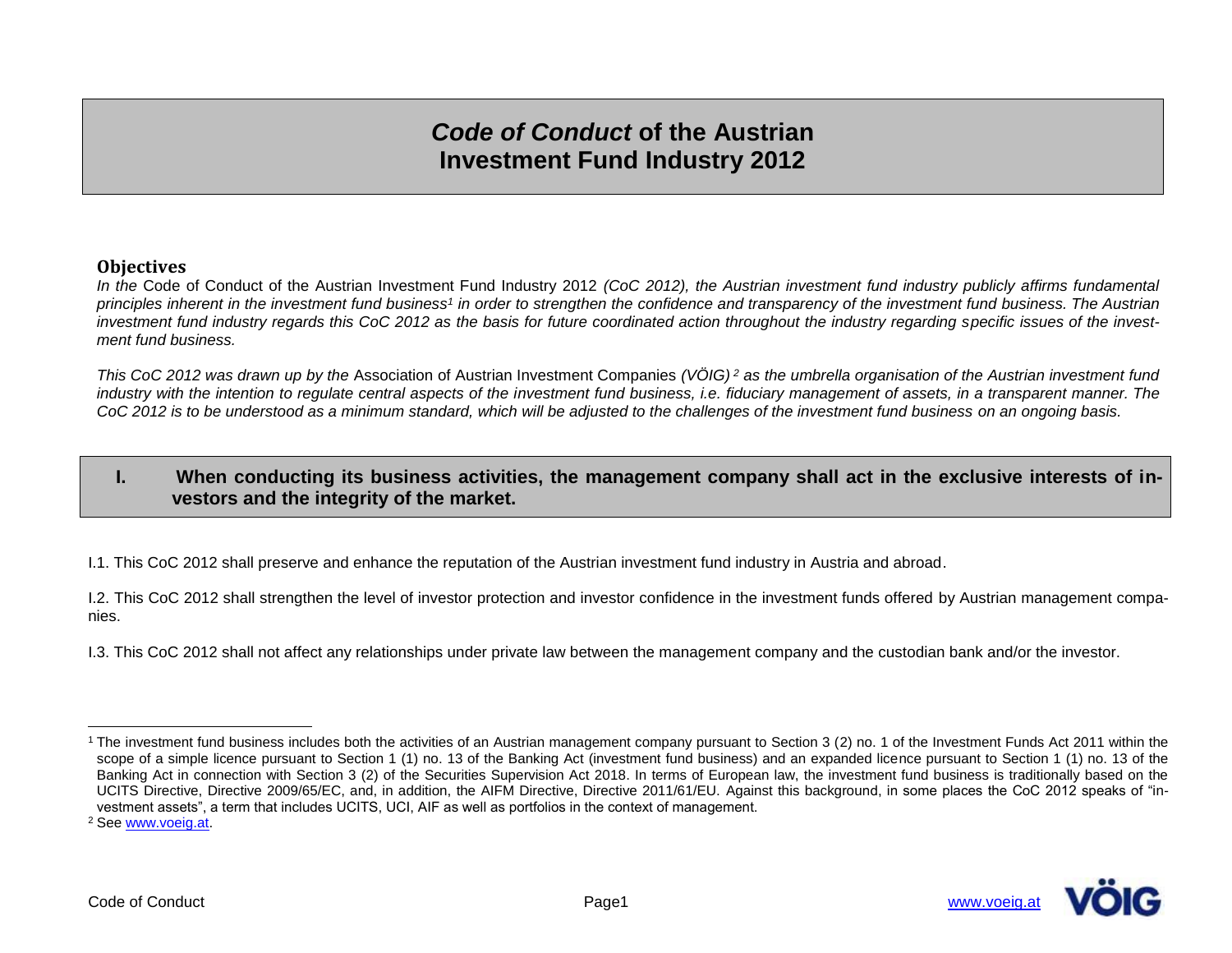## **II. The management company shall take any organisational measures required for the proper management of its business.**

II.1. When managing the investment assets, the senior management of the management company shall act completely autonomously and independently in respect of other interests and in compliance with statutory and contractual requirements. The management company shall act exclusively in the best interests of the unit holders and the integrity of the market, conducting its business activities with the care and diligence of a prudent and conscientious management.

II.2. The management company shall take any necessary measures to ensure the perfect quality of the products and services offered by it.

II.3. The management company shall be free to choose its organisational form and its organisational, technical and staff prerequisites within the framework of the statutory and regulatory requirements and may, in particular, take into account its size and operational structure.

II.4. The management company shall have in place a sufficient separation of functions and powers regarding the management of investment assets, securities handling, the valuation of investment assets, accounting, the internal audit system, risk management and compliance, in accordance with its size and operational structure.

II.5. The management company shall ensure that the fund managers of the funds established and managed by the management company act independently in the best interests of the unit holders and of safeguarding the integrity of the market.

II.6. The management company shall place great importance on the professional qualifications of all of its staff, both in practice and in theory.

II.7. The management company shall distribute the funds established and managed by it exclusively through distribution partners, which guarantee a sound business practice and contractually agree to comply with regulations on money laundering laid down by law.

II.8. The management company shall cooperate only with distribution partners which ensure the best possible protection of clients' interests in the terms of the rules laid down by law (for example the MiFID Directive<sup>3</sup>) and which do not use any kind of remuneration that does not comply with these standards of care. In addition, the management company shall enter into agreements having regard to compliance with the CoC 2012 or comparable foreign standards.

# **III. The management company shall counteract conflicts of interest.**

III.1. The management company shall take adequate organisational measures to keep the risk of conflicts of interest as low as possible.

III.2. The management company shall ensure that functions relating to investment management (fund management activities) are clearly divided between the activities of the management company and the activities of the custodian bank so that the "management company" entity can be noticeably distinguished



<sup>-</sup><sup>3</sup> Directive 2014/65/EU as amended. (MiFID II framework)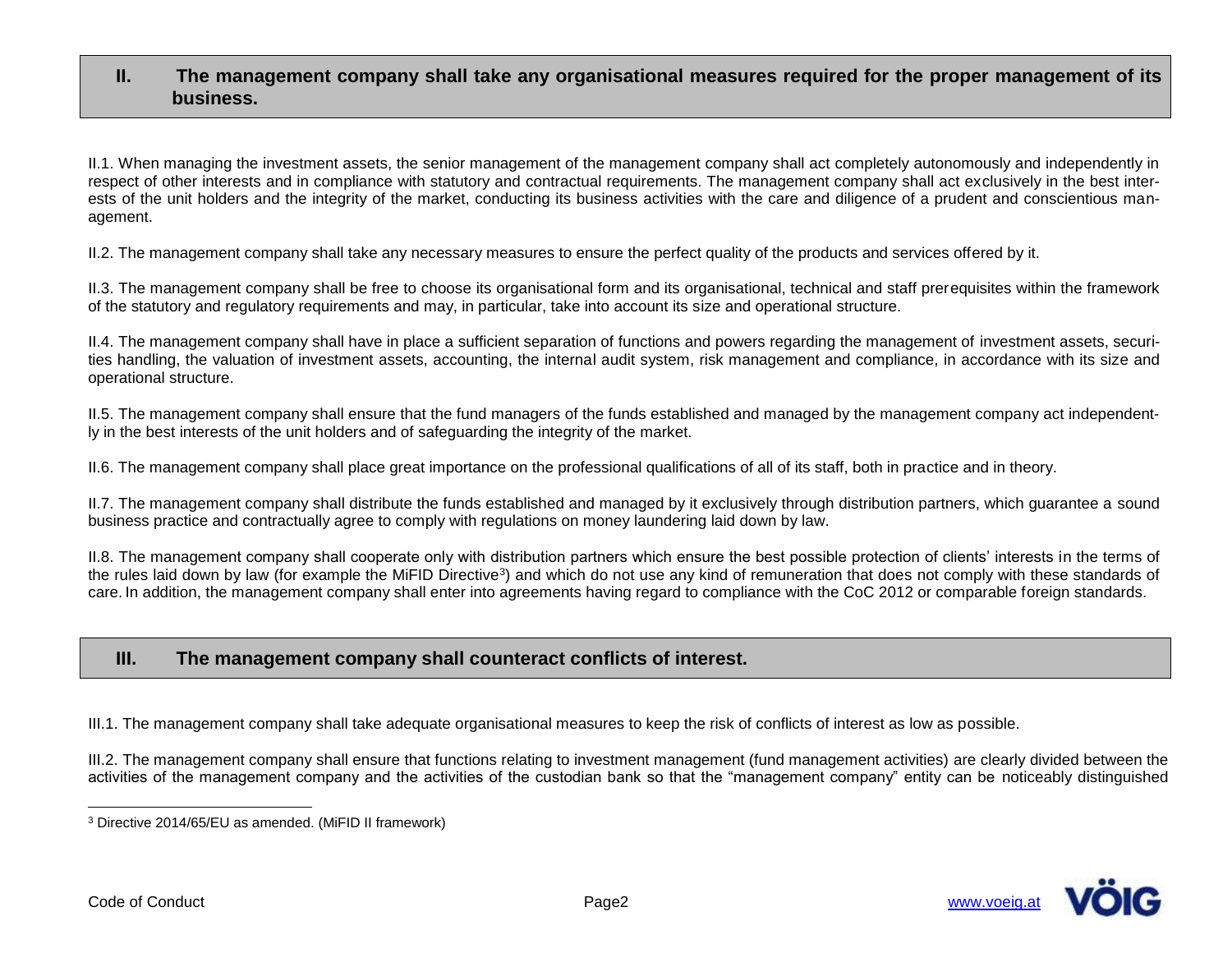from the "custodian bank" entity and that, on the other hand, staffing links between the management company and the custodian bank are excluded, so that both entities can exercise their functions independently of each other and conflicts of interest can be avoided.

III.3. The management company shall pursue a salary and remuneration policy for all staff members that prevents potential conflicts of interest.

III.4. With regard to transactions of its staff for their own account, the management company shall observe the specific provisions of the Standard Compliance Code of the Austrian banking industry (SCC, module 7).

III.5. The management company shall manage the investment assets established and managed by it according to the principle of equal treatment.

III.6. In the case of all matters that might affect the interests of its investors on a sustained basis, the management company shall exercise the voting right as a responsible unit holder independently and exclusively in the best interests of the investors on the basis of its policy on voting rights.<sup>4</sup>

# **IV. When conducting its business, in particular for the investment funds managed by it, for individual portfolios in the context of discretionary asset management and for investments of its own assets, the management company shall act according to clear principles that ensure processing in line with the market and equal treatment of all investors.**

IV.1. The management company shall give orders to execute transactions in the best interests of the investment funds and individual portfolios managed by it, as well as of its investors. The price, the costs, the speed, the likelihood of execution and processing, and other relevant influencing factors shall be taken into account.

IV.2. The management company shall select the counterparties through whom the transactions are carried out according to objective criteria, exclusively safeguarding the interests of the investors.

IV.3. In a written agreement with the custodian bank<sup>5</sup>, the management company shall determine specific competences, powers, duties and responsibilities, as well as rules of conduct and responsibilities for exceptional or emergency cases.

IV.4. The management company, the custodian bank and, where applicable, the auditor shall, in advance, jointly agree on general measures and procedures as to how the assets of the affected investment funds that do not have a realistically tradable price will be valued, in particular in extraordinary market situations.

# **V. The management company shall provide clear and understandable information in order to ensure consistent**



-

<sup>4</sup> For strategies for the exercise of voting rights in respect of investments, see Section 26 of the Investment Funds Act 2011.

<sup>5</sup> For the function of the custodian bank in the regulatory regime, see Sections 39ff of the Investment Funds Act 2011.